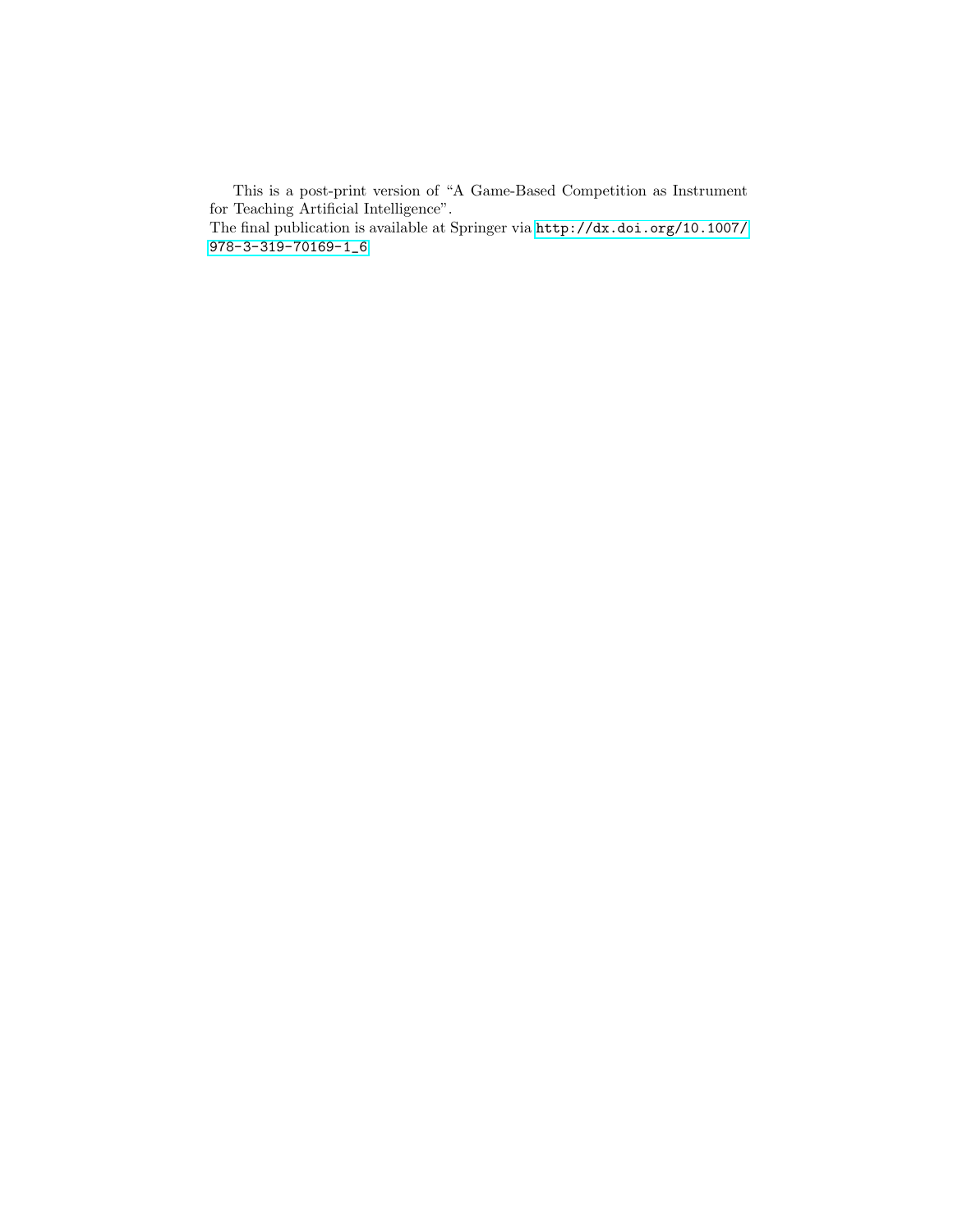# A Game-Based Competition as Instrument for Teaching Artificial Intelligence

Federico Chesani<sup>1</sup>, Andrea Galassi<sup>1</sup>, Paola Mello<sup>1( $\boxtimes$ )</sup> and Giada Trisolini<sup>2</sup>

<sup>1</sup> Department of Computer Science and Engineering (DISI), University of Bologna, Bologna, Italy

{federico.chesani,a.galassi,paola.mello}@unibo.it <sup>2</sup> Department of Education Studies (EDU), University of Bologna, Bologna, Italy giada.trisolini2@unibo.it

Abstract. This paper reports about teaching Artificial Intelligence (AI) by applying the experiential approach called "learning by doing", where traditional, formal teaching is integrated with a practical activity (a game competition, in our case), that is relevant for AI discipline and allows for an active and playful participation of students.

Students of the course of Fundamentals of AI at the University of Bologna have been challenged (on a voluntary base) to develop an AI software able to play the game of Nine Men's Morris: at the end of the course, the software players have been compared within a tournament, so as to establish the competition winner. The game has been chosen to let the students deepen the knowledge about AI techniques in solving games, and to apply it in a real, not trivial setting.

The significance and the impact of this approach, from the educational point of view, have been assessed through two questionnaires, a first one focused on the technical aspects, and a second one on the students' opinions about the initiative. The results are encouraging: students declare they felt highly motivated in studying AI algorithms and techniques, and they have been stimulated in autonomously search for extensions and new solutions not deeply investigated during traditional lessons.

## 1 Introduction

Learning how intelligent systems work and are designed is important for new generations which will grow in a world full of "smart objects". New forms of teaching have to be determined to ease people's approach to Artificial Intelligence (AI), not only in the university context, but also in primary and secondary schools, as well as in the industry. Beside traditional teaching techniques, AI should be approached through tasks people are familiar with, such as games, and through practical experiences.

The "Learning by Doing" concept belongs to the pedagogical approach proposed by John Dewey, who founded and supported the so-called "active pedagogy" [\[4\]](#page-13-0). In that context, the traditional informative and passive education model was confronted with an active and progressive model based on experiential and participatory learning processes. According to Dewey, education should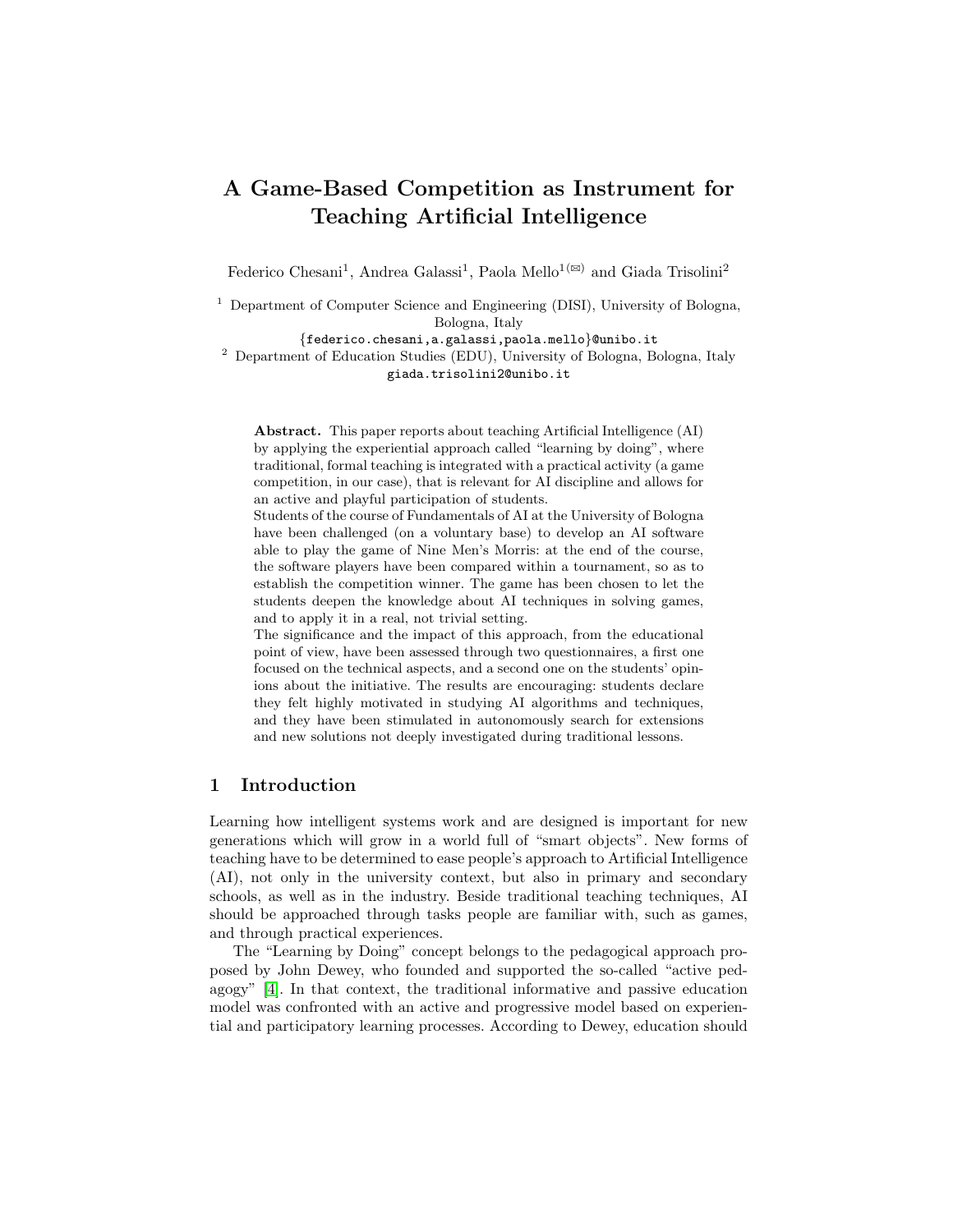be considered as an active process where the student can interact with the context, and possibly modify it. While in the past the scientific debate considered traditional learning in contrast with Learning by Doing, nowadays it is highly preferred to merge the traditional informative and passive education model with an active and progressive model based on experiential and participatory learning processes. To facilitate the knowledge building processes, active didactic methods should be considered: as Dewey pointed out in [\[4\]](#page-13-0), it is necessary to promote practical efficiency with awareness and critical thinking, otherwise the experiential learning is reduced to a routine mechanism.

One of the most effective didactic strategies is represented by Dewey's laboratory classrooms, where students can learn by their direct experiences, put in practice their previous knowledge and, at the same time, acquire new skills. In this theoretical context, students have an important and active role: pupils participate actively in the learning processes and expand their own knowledge and thinking by interacting with the environment through the experience. Teachers become facilitators of the learning process by changing their role from an instructive one towards a collaborative and participative role.

Games and game competitions have played an important role in AI progress: beside providing stimulating research problems, games provide also benchmarks for confronting solutions and approaches. Games are also familiar and wellknown to the large public audience, that can easily follow successful results without the need of deep AI knowledge. Moreover, many prestigious universities, such as Stanford and Essex, are exploring games and game competitions as a teaching methodology within their university courses. The University of Huelva (Spain) has made a further step, and has completely integrated the Google AI Challenge into its AI courses [\[3\]](#page-13-1). These experiments have been successful from many perspectives, resulting in an improvement of students motivation and acquired knowledge.

In [\[17\]](#page-13-2) the author provides an interesting analysis of AI competitions, and lists a number of characteristics that could lead such competitions to success or to failure. Among the many, we report here the following:

- The development should be independent of the programming language and the operating system.
- The game should be fun for human players.
- The code of the competition and of the past years competitors should be open source.
- The rules of the competition should be clear and stable.
- It should be easy to develop a very simple (and probably not competitive) solution.
- A discussion group for technical support, with both participants and organizers, should be run.

We experimented the principles of the "Learning by Doing" approach in an AI course at the University of Bologna: following the AI traditional fondness for game competitions, we proposed the students to compete on the development of a software agent for the Nine Men's Morris game. Students participated on a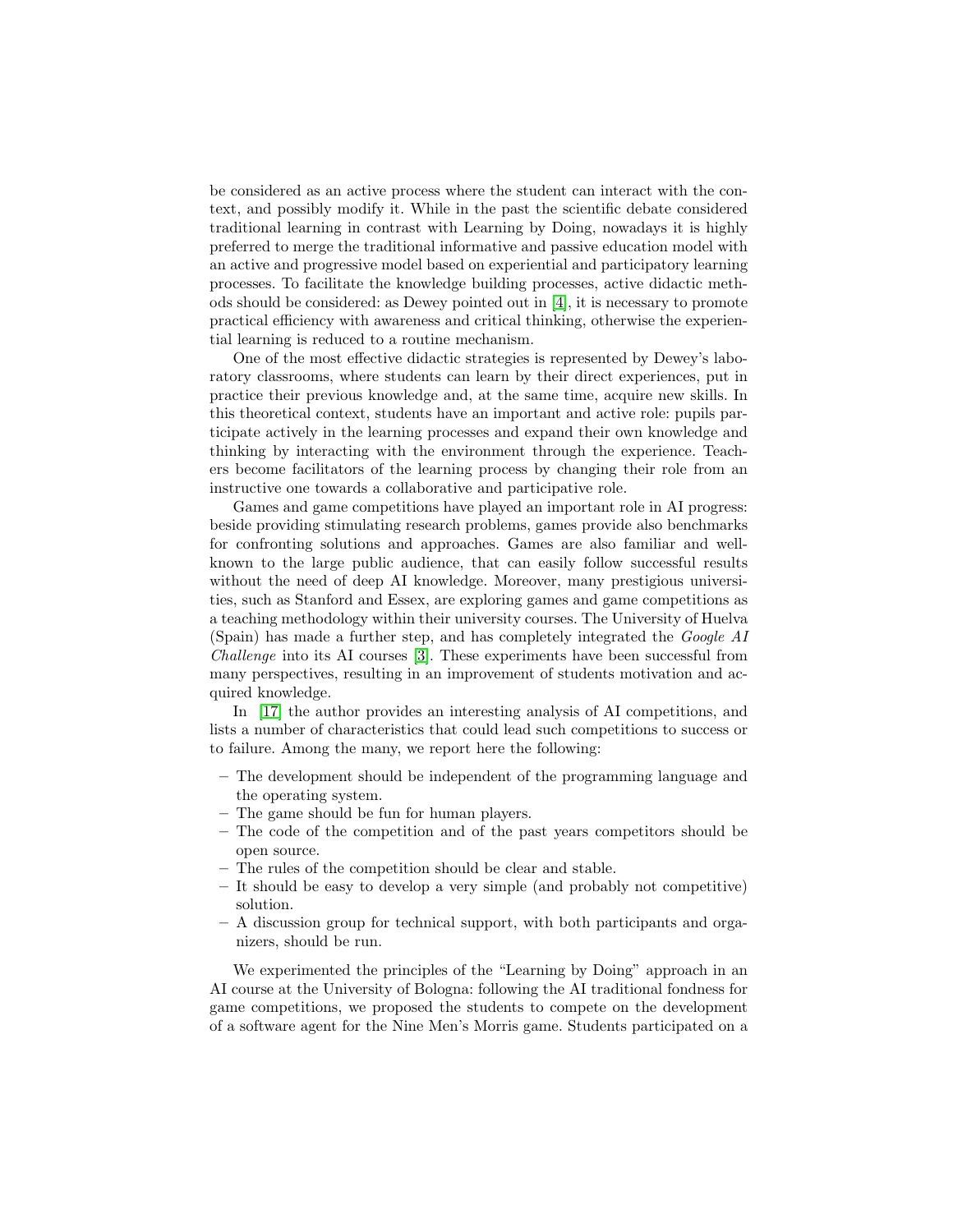voluntary base, and teams (up to four members) were allowed. At the end of the course, the software players have been confronted in a tournament, and students have been invited to give a formal presentation about technical choices (with their colleagues as audience).

The Nine Men's Morris game has been chosen because it is a non-trivial challenge, yet master degree students have the needed knowledge to successfully implement a player. Moreover, the game has been the subject of a number of scientific studies: it has been proved that its solution is a draw [\[6\]](#page-13-3), a wellperforming heuristic function has been calculated with genetic algorithms [\[11\]](#page-13-4), and a strategy that could lead to better results against a fallible opponent has been defined [\[7\]](#page-13-5).

The development of an artificial player required the students to apply their AI knowledge into a practical implementation. In particular, students experimented with the application of key concepts of AI game solving such as, for example, Minmax algorithm and Alpha-beta pruning, heuristics search, and optimization. Moreover, students were stimulated to investigate other themes such as machine learning, therefore consolidating and expanding their knowledge. The outcomes of this teaching experience have been evaluated through two questionnaires, one focused on the adopted techniques, and a second one focused on how they perceived the experience. The questionnaires answers confirm the success of the experiment and provide useful indications for further challenges.

The paper is structured as follows. In Sec. [2](#page-3-0) we outline the educational approaches which may be relevant to this experience. The competition is described in details in Sec. [3,](#page-4-0) while Sec. [4](#page-8-0) contains the discussion about how the entire experience has been evaluated and which have been the results. Finally, Sec. [5](#page-12-0) will conclude the paper.

# <span id="page-3-0"></span>2 Educational Approaches

The didactic perspective of Constructivism [\[12\]](#page-13-6) is focused on some principles of "active pedagogy", and in particular on participation and social practices. Constructivism is an epistemological orientation according to which knowledge is acquired through an active building process, culturally situated and socially negotiated: the student actively participates in building knowledge within a participatory context [\[10\]](#page-13-7). The process of learning, strongly influenced by social relationships, is considered to be the result of two factors: the cooperation with others (social factor) and the features of the task (environmental factor). Therefore, acquiring knowledge is the result of a group interaction: the learning of an individual is the result of a working group that is born from the comparison and collaboration of interdependent groups, and of the use of interpersonal communication methods [\[9\]](#page-13-8).

In this work the adopted didactic strategies focus on integrating an innovative approach, characterised by experiential and collaborative learning, in a traditional education approach. Within and during the traditional course lessons, the students are invited to join a competition that requires them to apply their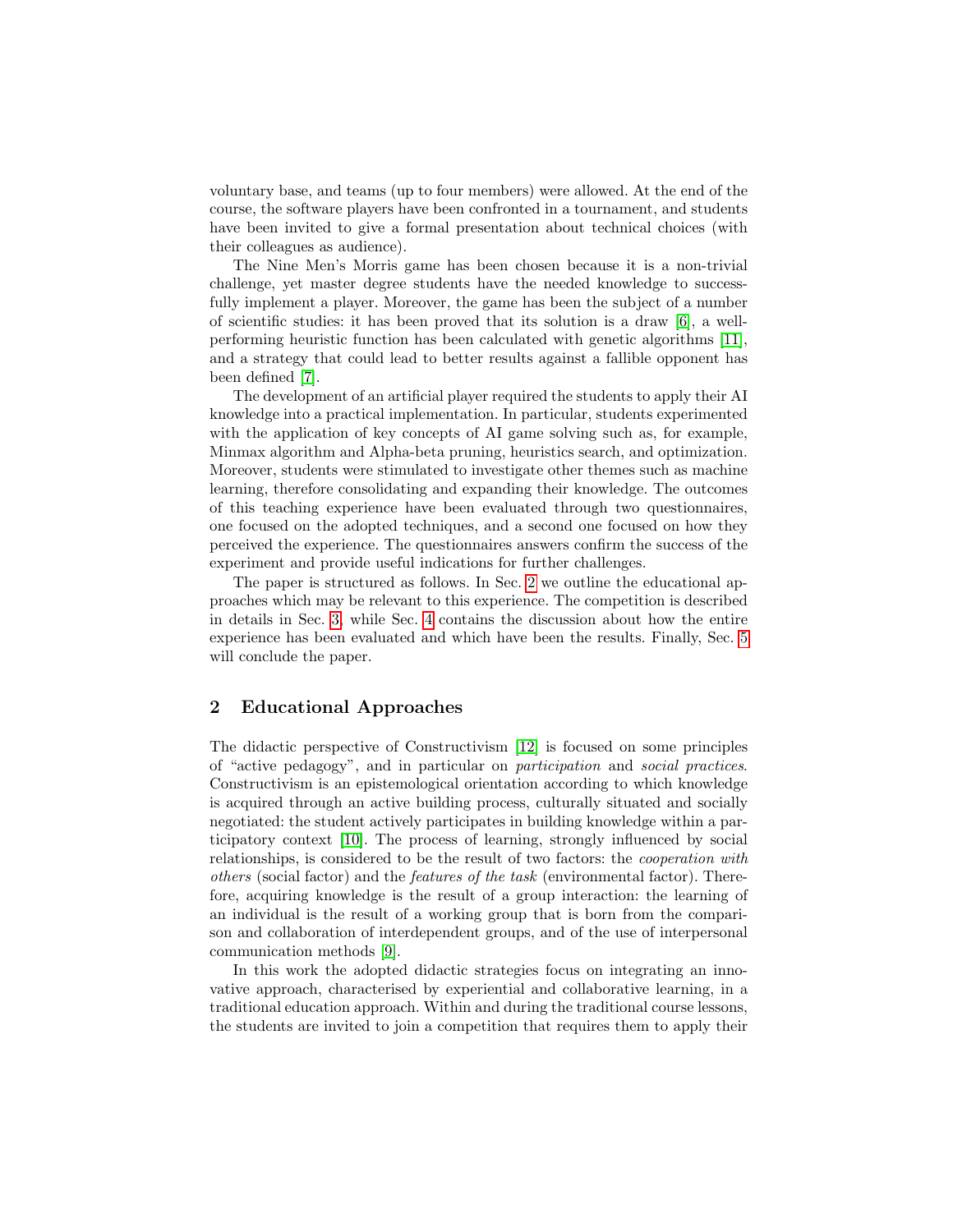acquired knowledge, by working alone or in team. In this laboratorial part of the course, students can put in practice their knowledge with the activation of experiential learning processes.

The laboratorial/practical activity guides the students toward simulating certain hypothesis and verifying them: in an artificial context with conditions similar to reality, students can recognize variables and useful elements required to make a decision. In addition, team working allows the students to discuss, share and create new knowledge, by using social and communication skills and by activating other models such as peer tutoring and reciprocal teaching. Moreover, the collaborative learning approach allows students to access their competences and soft skills which are enhanced by teamwork. This concept was described as the Zone of Proximal Development [\[18\]](#page-13-9), in which students gradually develop the ability to perform tasks autonomously. This aspect is especially relevant to AI field, where applications typically require diversified skills and interdisciplinary knowledge.

Summing up, the didactic strategy based on gaming can improve students motivation and collaboration. Moreover, its effectiveness can be enhanced by including also the competition dimension in the game.

## <span id="page-4-0"></span>3 Competition Development

In the following we provide a description of the main aspects of the competition. In particular, we introduce the game of Nine Men's Morris, the educational context of the students and the setting of the competition itself.

#### 3.1 Nine Men's Morris

Nine Men's Morris game (also called Mill or Cowboy Checkers) is a ancient [\[2\]](#page-13-10) two-player perfect information boardgame. Different versions of the game exist, but in this work we follow the rules described in [\[6\]](#page-13-3).

Both players have 9 checkers, also called stones or men, of the same colour (usually black for one player and white for the other one). The game board, illustrated in Fig. [1,](#page-5-0) presents three concentric squares and four segments which links the squares by joining the midpoints of the sides. The 24 points of the board where lines intersects are the position where the players can place their checkers. At the start of the game, the board is empty and the players have their stones in hand. The players alternate their moves, with the "white" player usually making the first move.

The game develops along three different phases which are determined by the number of checkers that players have in their hands and on the board. The rules for each phase are the following:

- 1. In the first phase, during their turns the players put a stone on an empty position on the board.
- 2. When all stones are placed, a move consists in sliding a checker along a line into a nearby empty position.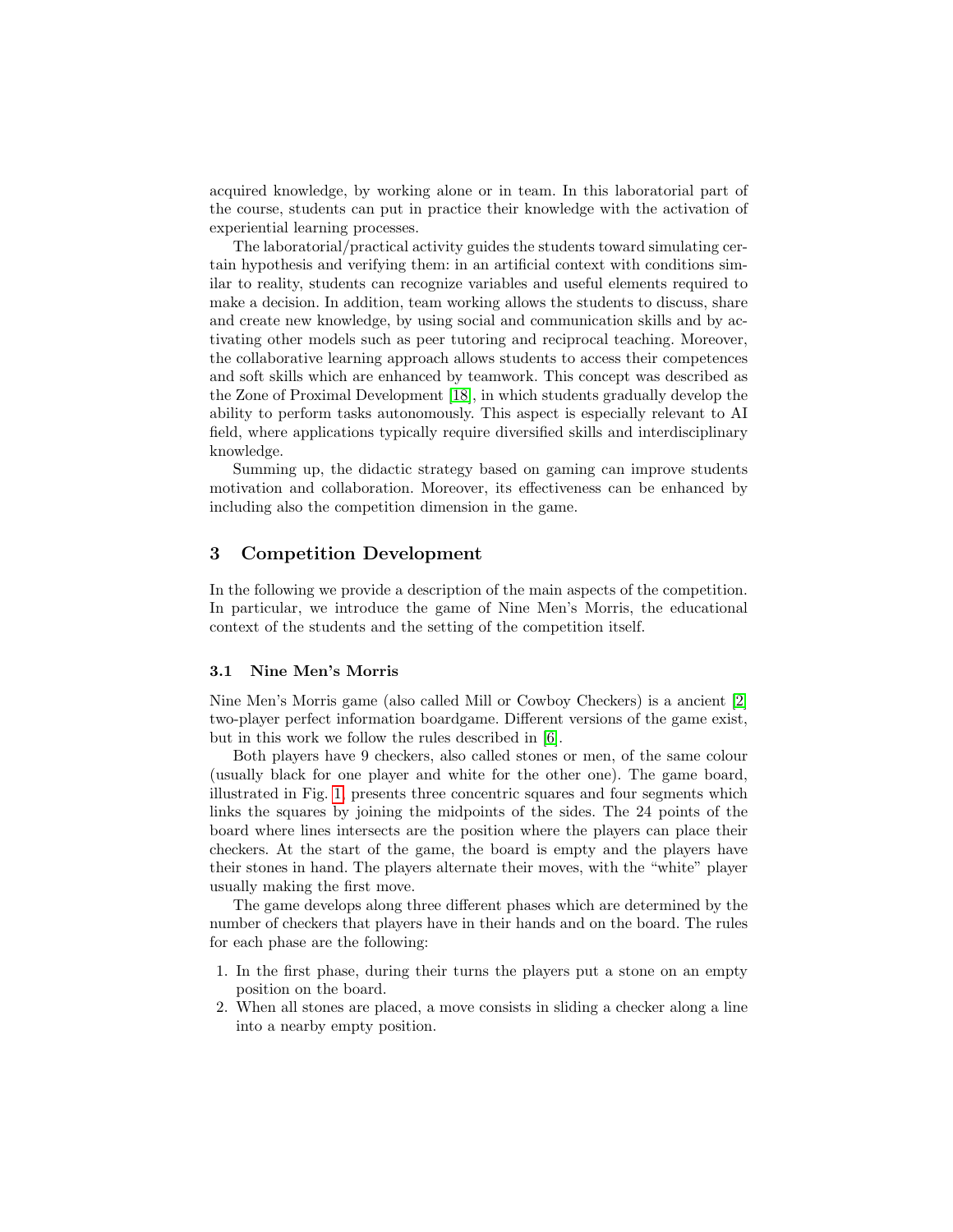3. When one or both players are left with only three checkers on the board and none in the hand, they can move anyone of their checkers into any empty position on the board.

Players eliminate an opposing checker by "closing a mill", i.e. by aligning three stones along a segment. If there are adversary's stones which are not part of a mill, they must be chosen instead of the ones which are aligned in a mill. To win, players have to remove 7 opposing stones or manages to impede any possible move to the adversary. If a board configuration is repeated, the game is declared a draw (this can happen only during the second and the third phase).

The number of possible board states is included between  $7.6 \times 10^{10}$  and  $2.8 \times 10^{11}$  [\[6\]](#page-13-3), which is relatively small compared to other classic board games. As a quick comparison, consider that the number of Chess configurations is included between  $10^{43}$  and  $10^{50}$ , while Go complexity has been estimated to be  $10^{172}$  [\[1\]](#page-13-11).

<span id="page-5-0"></span>

Fig. 1. Nine Men's Morris game board.

#### 3.2 Educational Context

The educational context of the students to whom this challenge is addressed is a fundamental factor to take into account. The usefulness of this experience is strictly correlated with the objectives that the AI course aims to achieve, while its success could be also linked to the competences that students already have.

The Artificial Intelligence Course. The goal of the course is to introduce the main concepts and methods of Artificial Intelligence, with a particular emphasis on symbolic systems and problem solving, knowledge representation and reasoning, and computational logic.

The problem solving topic, intended as a search in a state space, is introduced along with the main search strategies. Games, constraint satisfaction problems, and planning problems are chosen as practical instances and deeply discussed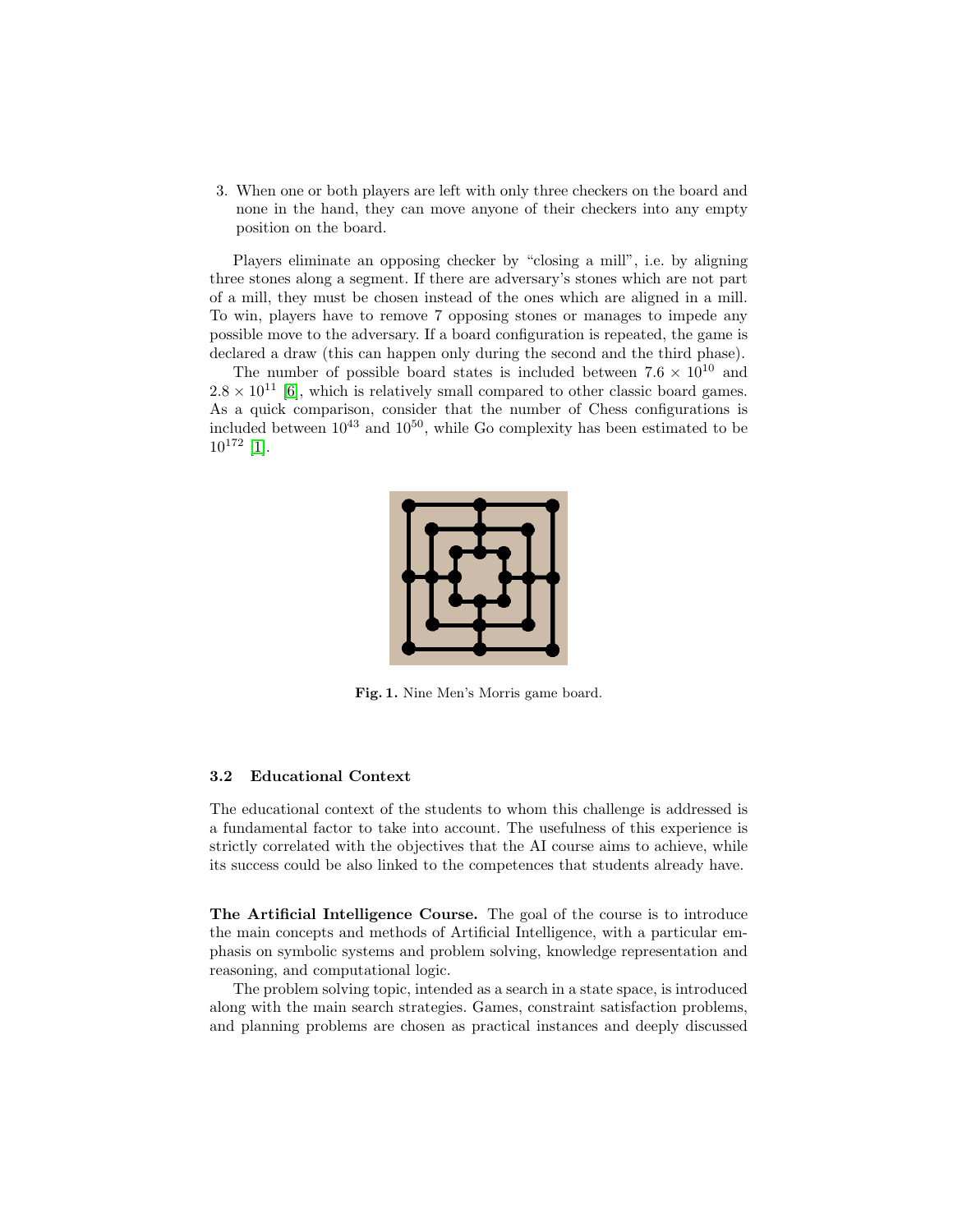in the course both from theoretical and from practical points of view. Regarding games in particular, Minimax-Decision algorithm and Alpha-beta search are introduced, together with some examples related to a number of games. The adopted reference book within the course is [\[14\]](#page-13-12). During the course, the design and the implementation of some practical AI systems based on procedural and declarative programming languages (Prolog in particular) are also stressed. Moreover, seminars on specific AI topics are planned: to cite few, an introduction to genetic algorithms, and an overview of Natural Language Processing and Understanding.

The course is the first experience about AI for the Master students in Computer Engineering, and is intended as preparatory course for the Intelligent Systems course, where Machine Learning techniques are introduced together with applications of problem solving techniques in scheduling, planning and optimization. Therefore, no strong prerequisites are required: the student is gradually introduced to the fundamental notions of the AI. However, basic notions of a high level programming language are required, to successfully understand case studies and applications presented during the lessons.

Classroom lessons are interleaved by some practical activities in the laborato-ries. For example, an activity focuses on the use of the software library AIMA<sup>[3](#page-6-0)</sup>, a collection of AI algorithms implemented in different programming languages such as Java, Lisp and Python. Moreover, autonomous AI projects are welcomed and promoted by suggesting ideas and possible case studies. Further details about the course are available on the university website<sup>[4](#page-6-1)</sup>.

Bachelor Degree Background. Most of the students who attend the Artificial Intelligence course hold a bachelor degree in Computer Engineering from the University of Bologna. Hence, the majority of the students already have a background knowledge about object oriented programming and about principles and patterns of software engineering. Moreover, students who attended the bachelor degree are also proficient in topics like concurrent programming, computer networks, and information systems and databases. The computer science-related courses in the bachelor degree comprise traditional lessons (held in classrooms), as well as laboratory sessions, where students reinforce the acquired knowledge and apply it on practical experiences, for example by programming in languages such as C, Java and C#.

#### 3.3 Competition Description

The competition is presented to the students during the course lessons, usually in the last weeks of March or the first ones of April. Students are required to "register" for the competition within one month from the presentation in the course, and they are allowed to withdraw at any moment. Such freedom in

<span id="page-6-0"></span><sup>3</sup> http://aima.cs.berkeley.edu/code.html

<span id="page-6-1"></span><sup>4</sup> http://www.engineeringarchitecture.unibo.it/en/programmes/course-unitcatalogue/course-unit/2016/385372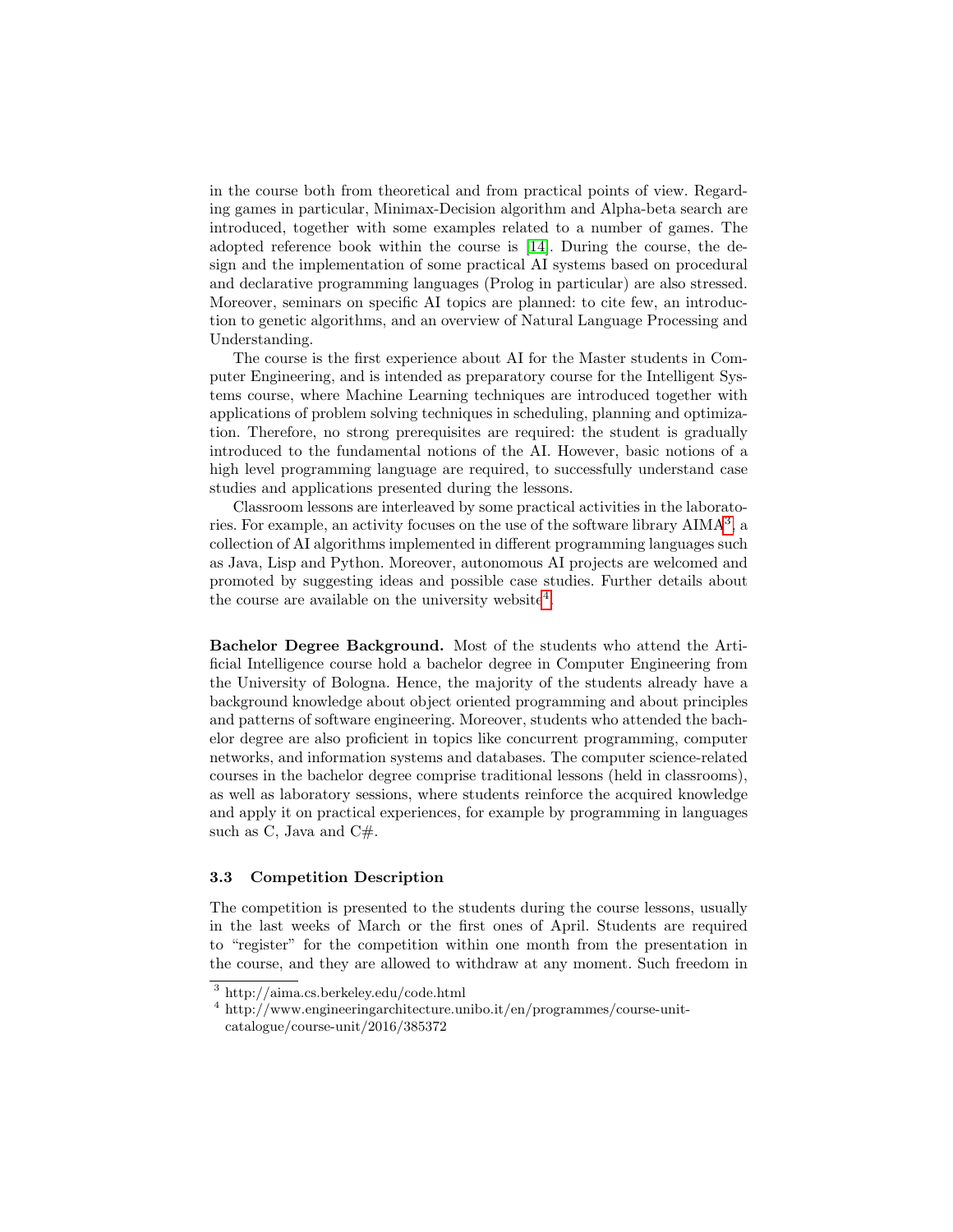<span id="page-7-1"></span>Table 1. Team composition

| Group members | $\sharp$ groups |  |
|---------------|-----------------|--|
|               |                 |  |
|               | 10              |  |
| 3             |                 |  |
|               |                 |  |

the competition registration/withdraw is meant to avoid adding an additional stress factor to the students, and instead propose the competition as a further opportunity. To encourage the participation, a small reward is granted on the final course grade: a bonus of 2 points out of 30, which means up to 6.67% of the final grade. To encourage teamwork without imposing limitations (some students might prefer to work alone), a competition team can be made of 1 up to 4 students. The deadline for the project submission is usually at the end of May, after which students are required to prepare a presentation that will be given to the classmates. The total time available for working on the project is therefore of 8-10 weeks, plus one additional week for the presentations. Students are strongly encouraged to communicate with the competitors, and to share knowledge between the teams: moreover, the presentation given in front of the class mates serves as a further chance for discussion and confrontation.

The software structure of the competition is quite simple: a Java program acts as referee of the game, while two other programs act as players. The referee communicates to the players with TCP protocol, sending them the state of the game in the form of a Java object and asking them the move they intend to make in the form of a textual string. Students are provided with the referee software, along with some classes representing the problem, the game state, as well as an example player (which is simply a text-based interface for playing). The AI software player should be capable of playing the game, i.e. to read the game state provided by the referee, and to send back the chosen move. For each turn the players have a maximum time limit to provide the move to the referee (currently, 60 seconds), otherwise they are declared defeated.

The competition is organized as a round-robin tournament: each player has to play against all the other players twice, once with white checkers and once with blacks. When all the matches have been played, the final result of each match is published on the website of the course, along with the winner of the competition. Records of the matches, along with a brief description of the players and their compiled code is maintained on the competition website<sup>[5](#page-7-0)</sup>. The competition is run by academic staff in a controlled environment for sake of fairness.

The competition has been held for three years consecutively (academic years 2014/2015, 2015/2016, and 2016/2017). The number of participants has been 17, 27 and 19, respectively, while the number of teams has been 7, 10 and 8. Table [1](#page-7-1) shows the number of teams w.r.t the number of participants: clearly, students generally preferred to work in teams.

<span id="page-7-0"></span><sup>5</sup> http://ai.unibo.it/mulinochallenge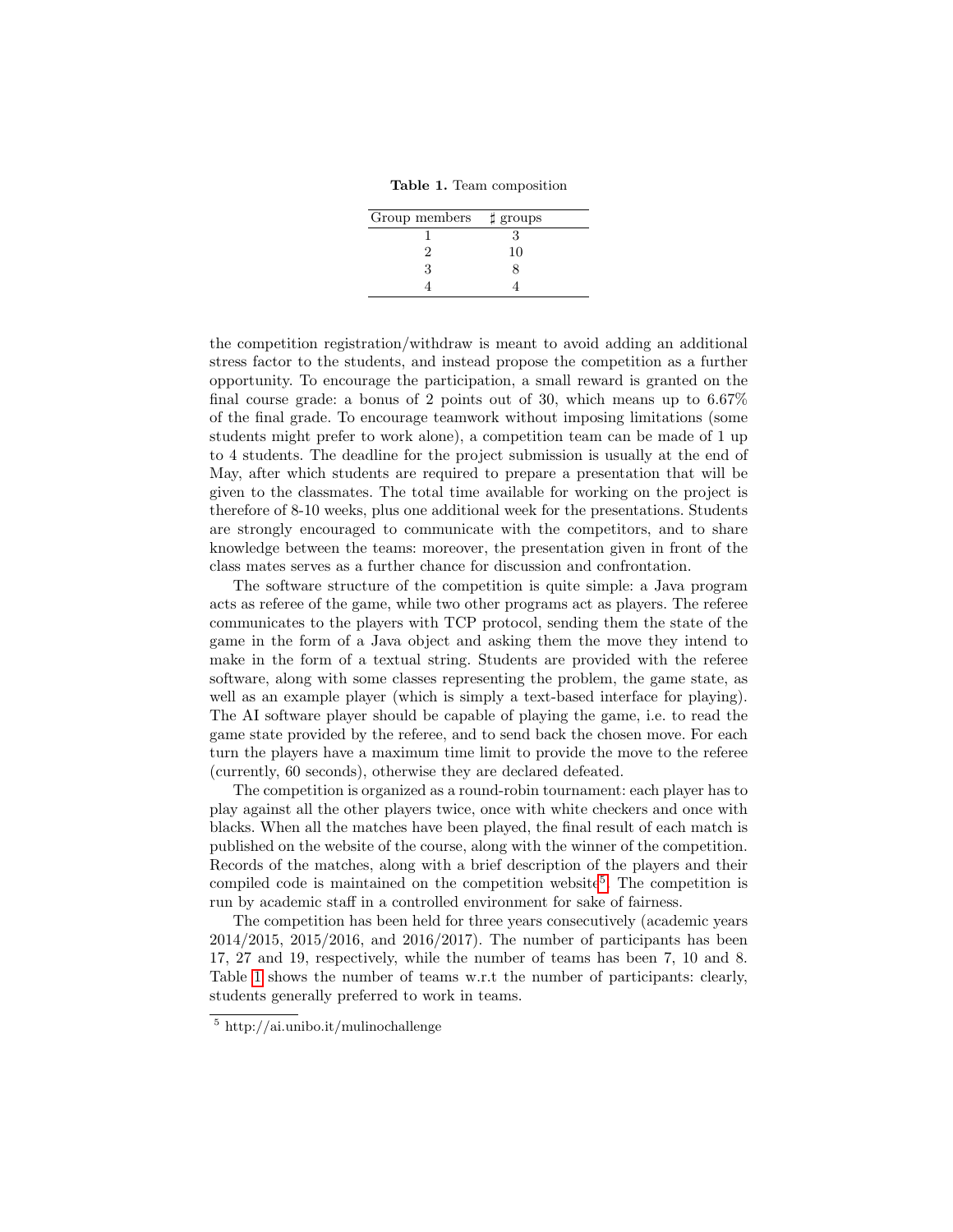# <span id="page-8-0"></span>4 Educational Experience Assessment

In this Section we introduce and discuss the results of the competition. Students were asked to answer two questionnaires. In the qualitative questionnaire students provided their feedback on a number of different aspects related to the usefulness, impact, and organization of the competition. The technical questionnaire is focused more on the technologies adopted by the participating teams. The former questionnaire aims to capture the perception of the students about the competition, while the latter one aims to spot AI techniques and solutions that were not covered in the course but used anyway within the competition, thus pointing towards a certain degree of autonomy and maturity of the students. We have also compared the exam marks of students who have participated to the challenge and students who have not.

## 4.1 Evaluation of Students Opinions

At the end of the competition, the participating students have been asked to answer a qualitative questionnaire of 20 questions, 18 of which are based on a five-level Likert scale  $(1 =$  strongly disagree;  $5 =$  strongly agree), one question requires a numeric estimate and one question simply asks for suggestions. Table [2](#page-9-0) shows the questions, that have been strongly inspired by the questionnaires used in [\[3\]](#page-13-1). Figure [2](#page-10-0) reports average and standard deviation of the answers to the 18 questions based on the Likert scale.

The questionnaire is divided into the aspects of interest for this study:  $(i)$  if the experience has enhanced or increased the students' knowledge  $(Q1-Q5)$ ;  $(ii)$ if the competition has stimulated the students  $(Q6\text{-}Q10); (iii)$  if it has enhanced skills which are not strictly related to AI  $(Q11-Q15)$ ; and  $(iv)$  how much it has been difficult to take part in the competition (Q16-Q19). Answering the questionnaire was not mandatory, only 36 out of 63 students filled it.

Students agree that this experience has improved their knowledge about AI concepts (both new and already known) and problem solving, while are neutral about how it has influenced their programming languages knowledge. Students' motivation has resulted to be stimulated by competing in a challenge, indeed their feelings about the course have been improved by this experience, even though they were already high. Students' skills have been positively influenced by the competition and their perception of the value of sharing information has increased. Despite the mixed feelings about the difficulty of the experience and the amount of hours spent for it, students agree that this challenge has been well organized and, more importantly, has been a satisfying experience.

It is worth noting the quite important standard deviation of the amount of hours that students have dedicated to the project. A possible explanation would take into account the number of members in a team: it is likely that a student participating alone will spend more time on the development of the software than a student who is part of a four members team.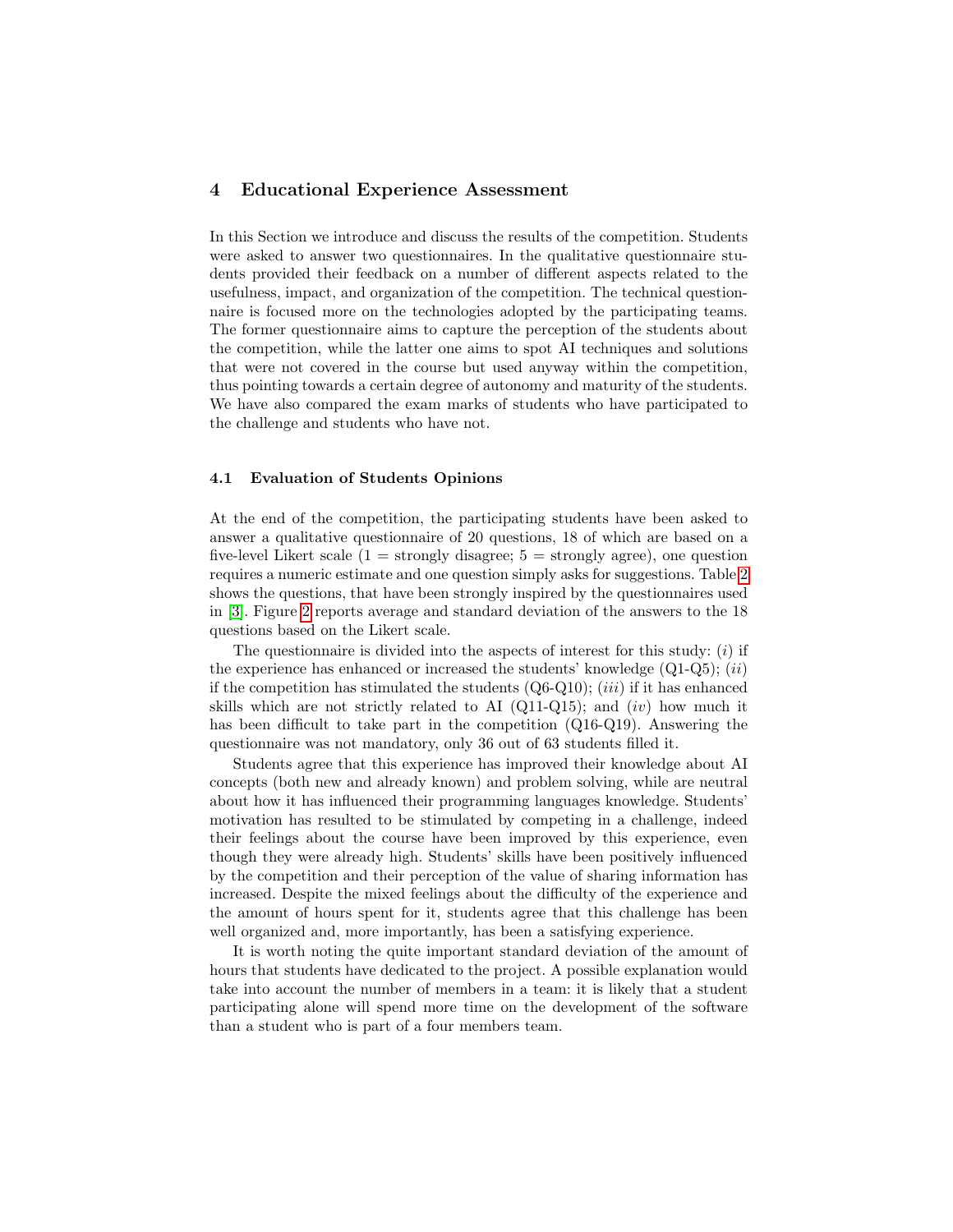<span id="page-9-0"></span>Table 2. Student's quality questionnaire

| # Knowledge                                                                                            | Avq  | SD                |
|--------------------------------------------------------------------------------------------------------|------|-------------------|
| 1 The experience enables the consolidation of theoretical concepts on 4.36<br>AI                       |      | $\pm 0.63$        |
| 2 The experience allows new concepts on AI to be acquired                                              | 4.42 | $\pm 0.76$        |
| The experience allows to discover new ways to solve problems                                           | 4.17 | $\pm 0.73$        |
| 4 The experience allows new concepts on language programming to be 3.14<br>acquired                    |      | $\pm 1.11$        |
| 5 My ability to apply knowledge in practical and real problems after 4.17<br>the challenge is positive |      | $\pm 0.83$        |
| # Interest/Motivation                                                                                  | Avg  | SD                |
| 6 My general assessment for the course before the experience is positive 4.11                          |      | $\pm 0.74$        |
| My general assessment for the course after the experience is positive 4.47                             |      | $\pm 0.60$        |
| The result obtained in the challenge influences learning on AI                                         | 3.69 | $\pm 1.05$        |
| 9 The result obtained in the challenge influences interest and motiva- 3.97<br>tion                    |      | $\pm 1.09$        |
| 10 Competing in a challenge promotes motivation and interest                                           | 4.58 | $\pm 0.72$        |
| $#$ Personal Skills                                                                                    | Avq  | SD                |
| 11 The value of sharing information before the challenge is positive                                   | 4.00 | $\pm 0.88$        |
| 12 The value of sharing information after the challenge is positive                                    | 4.19 | $\pm 0.70$        |
| 13 The challenge serves to better understand personal skills                                           | 3.97 | $\pm 0.93$        |
| 14 The experience allows knowledge on work organization to be acquired 3.83                            |      | $\pm 0.93$        |
| 15 The experience allows knowledge on cooperation and teamwork to 4.19<br>be acquired                  |      | $\pm 0.91$        |
| # Workload/Diffically                                                                                  | Avg  | SD                |
| 16 The difficulty and workload of this practice/experience is high                                     | 3.36 | $\pm 1.13$        |
| 17 How many hours have you spent working on this project? a                                            |      | $38.41 \pm 25.09$ |
|                                                                                                        |      | $38.83 \pm 24.11$ |
| 18 The general assessment on development and organization of this 4.06<br>practice is positive         |      | $\pm 0.74$        |
| 19 My general assessment for this practice/experience is positive                                      | 4.31 | $\pm 0.81$        |
| $#$ Suggestions                                                                                        |      |                   |
| 20 How could this experience be improved? b                                                            |      |                   |
|                                                                                                        |      |                   |

<sup>a</sup> Five answers, such as "Enough", did not express a quantifiable amount of time, therefore they have not be taken into account. For 3 answers which indicated an interval, such as "20-30", we have considered the mean value of the interval. Four answers used different time units, such as days. We have not considered these answers in the first line. In the second line we have considered them estimating 4 hours of work for each day.

 $^{\rm b}$  Obviously this question does not have associated values.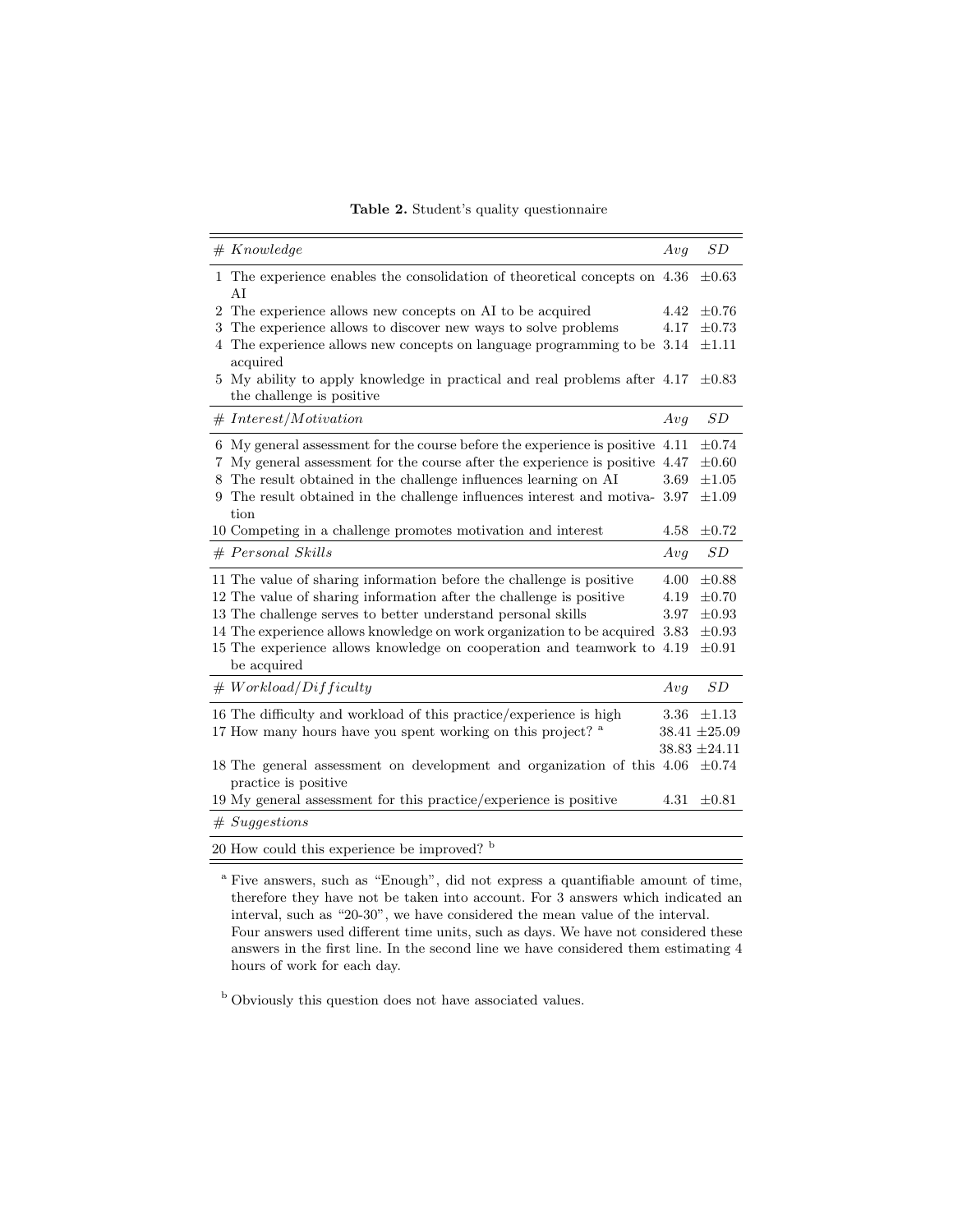

<span id="page-10-0"></span>Fig. 2. Average scores and standard deviation for the students' opinion based on a five-level Linkert scale

Students' Suggestions. From what has emerged from the suggestions, the main lack of our competition had been the absence of a "language agnostic" referee. The choice to have a referee that communicated the states through a Java object seems to have, understandably, made the participants feel forced (or at least encouraged) to use Java as development language.

Another strong desire has been to have results of the concluded matches immediately available, not only at the end of the competition, thus indicating that the competitive component is important for the students.

One last popular request has been about a greater amount of time for developing the project, and for studying and developing better AI techniques which are not taught during the course, for example machine learning algorithms.

Some minor suggestion have been the following: to use a less known game as benchmark, to dedicate one laboratory lesson to the development of an artificial player, to give a special reward for the winner of the competition and to run the competition on a hardware equipped with a modern graphic card, so as to exploit it for, e.g., training deep networks [\[8\]](#page-13-13).

Besides these helpful suggestions, some students have expressed a deep appreciation toward the competition.

#### 4.2 Evaluation of the Used Techniques

To collect information about the techniques used by the students, two instruments have been used. The first one is a mandatory presentation of the project that each work group made to illustrate its software: the audience comprised the course teachers and the students. The second one is a questionnaire with multiple choices and open questions. As the quality questionnaire, its filling was completely volunteer, therefore available information regards only 24 teams out of 25.

The most frequently chosen programming language is Java, and only one team opted to develop the project in a different language, choosing C. Almost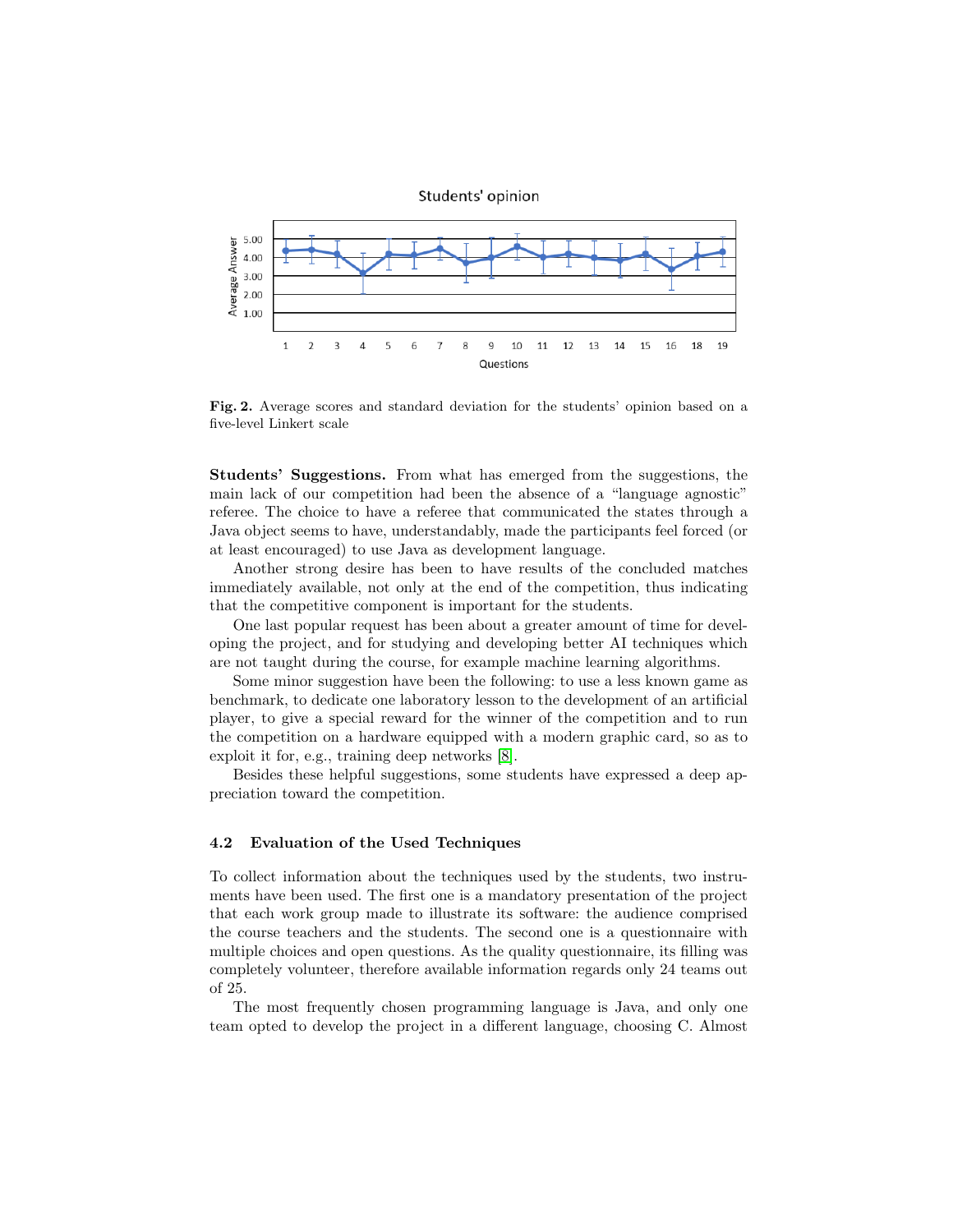every team has used traditional state-space search as AI technique, except one team which has chosen to apply neuroevolution, in particular the NEAT algorithm [\[16\]](#page-13-14). Genetic algorithms were also exploited by a second team, which has used them to tune the parameters of the heuristic function used for the search. As search algorithm, most of the teams have used Iterative Deepening with  $A^*$  or MiniMax with Alpha-Beta pruning. Surprisingly, seven teams have studied and applied other algorithms which are not covered by the university course, namely Negamax, NegaScout [\[13\]](#page-13-15) and Best Node Search [\[15\]](#page-13-16). Four teams have also exploited part of the problem symmetries and transposition tables to speed-up the search. Many students have chosen to develop the whole software code by themselves; nonetheless, 10 teams relied on libraries such as AIMA and minimax4j<sup>[6](#page-11-0)</sup>.

As emerged from the questionnaire and from the presentations, even though most of the teams have implemented techniques which have been taught during the university course, some teams have demonstrated spirit of entrepreneurship: students have autonomously studied and implemented techniques which were new for them.

The software agents which, so far, have obtained the best results, rely on Iterative Deepening, compact and easily accessible representation of the game state and symmetries consideration to reduce spatial search.

#### 4.3 Comparison between exam marks

For the sake of completeness, we have also analyzed how the students have performed in the course exam. We have taken into account the results obtained between June 2015 and July 2017, for a total of 246 exams. We have computed the average mark scored by students and the relative standard deviation, considering only sufficient marks (above 18/30) and only the most recent mark for each student<sup>[7](#page-11-1)</sup>, for a total amount of 228 tests. The "30 cum laude" mark has been counted as 31. The average mark of students who have participated to the competition is 28.22, while students who did not participate got an average mark of 27.55. The standard deviation for the former group is 2.76, while the one for the latter group is 3.18. On average, students who have taken part to the initiative have obtained a mark of 0.67 points higher than the other students. Moreover, considering all the exams performed during the same time span, the percentage of failed exams results to be 14% for students who have not taken part to the competition and 5% for students who have.

Apparently, students who took part to the competition witness better results, in terms of final marks , and in terms of less failed tests. Even if this result seems to suggest that the initiative has been effective, there are other aspects to be considered as well. First of all, it is debatable if students advancements can be testified only by the final marks. For example, it might be worthy to look at the number of time that students have repeated the exam and their previous results,

<span id="page-11-0"></span> $6 \text{ https://github.com/avianev/minimax4}$ 

<span id="page-11-1"></span><sup>7</sup> Students are allowed to repeat the test, even in case of sufficient marks.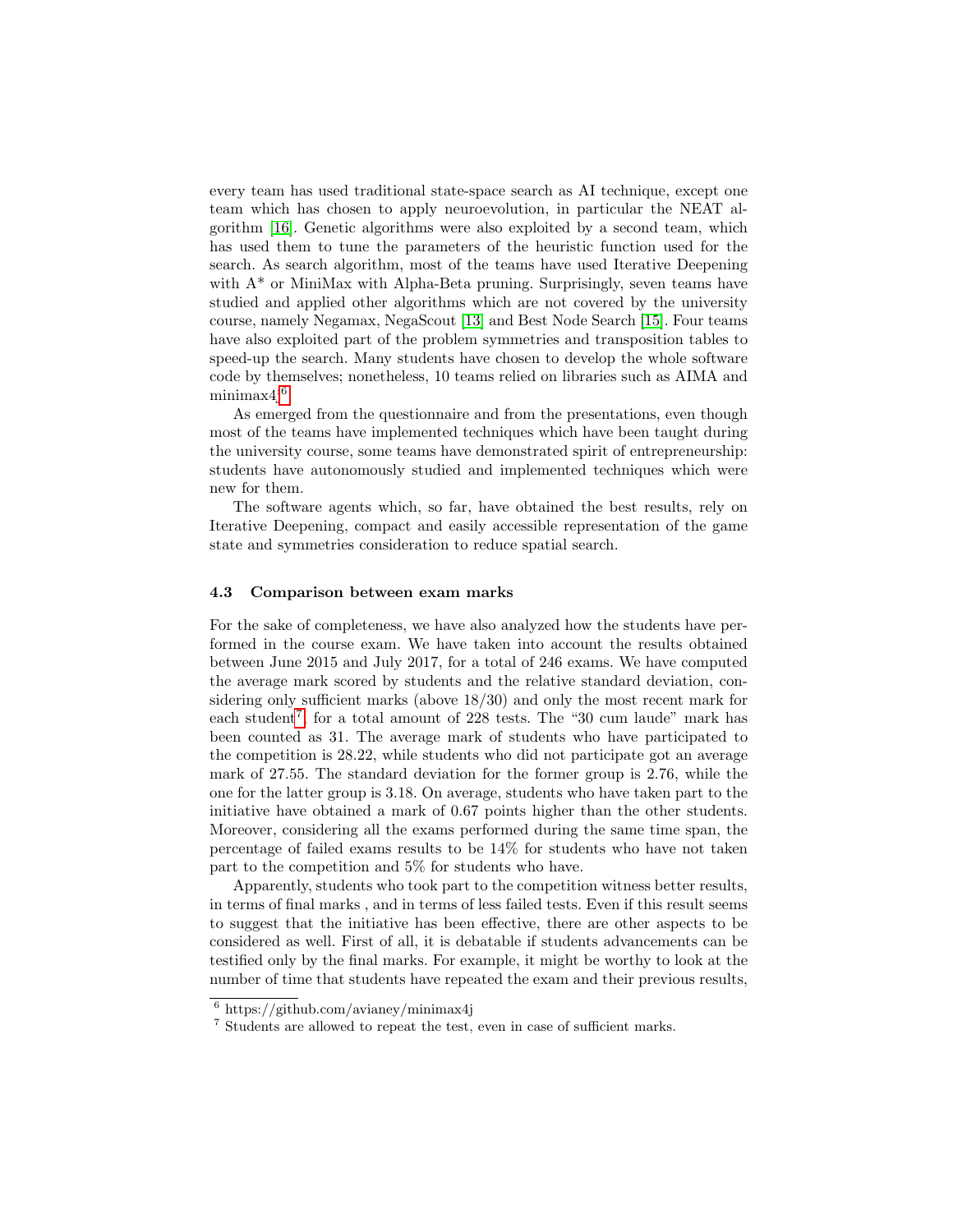the time occurred between the end of the lessons and the exam, and whether the students have personally attended the course lessons or not. Second, it is not possible to determine whether the competition has improved the students' performance or the participants were already the most skilful and motivated students: in the latter case, collected data would simply show that motivated students are more prone to take part to side initiatives such as our challenge.

# <span id="page-12-0"></span>5 Conclusions and Discussion

On the basis of the results emerged from the questionnaires, we deem this experience successful. Students confirmed the improvement of their knowledge and stated an increased interest toward the course topics and AI in general. The effectiveness of the adopted learning approaches is confirmed as well.

According to [\[17\]](#page-13-2), and also from what has emerged from the students suggestions, an important lack is related to not making the competition sufficiently independent of the developing language: many students felt "obliged" to use the Java language. The amount of hours dedicated by students to this experience is highly variable and some of them have expressed the need for more time. This could be possible only by extending the competition beyond the course end. This possibility has been taken into account but it has been discarded due to the community environment that the course offers to the students. Often students took advantage of pauses between lessons to discuss about the competition both with professors and members of other teams. We think that this opportunity is a fundamental part of the competition, because it can be interpreted as an informal discussion group, another important element of success suggested by [\[17\]](#page-13-2). One last important aspect to underline is that the enthusiasm towards this experience has led many students to develop game-related university projects and master thesis, which may led to further research works, such as genetic algorithms or deep networks applications to the game context [\[5\]](#page-13-17).

This experience can be extended to learn other AI techniques such as machine learning, natural language processing, constraints solving optimization, planning and scheduling, and computational logic. Also, it would be interesting to investigate other AI platforms developed in academic contexts or industrial settings, and to determine how suitable these platforms would be for creating similar experiences and for improving students learning.

#### Acknowledgements

We would like to thank all the students who have participated to the competition, and whose names are available on the competition website. Moreover, we are especially grateful to those students who answered our questionnaires. We would like to thank also the reviewers for their helpful and detailed suggestions.